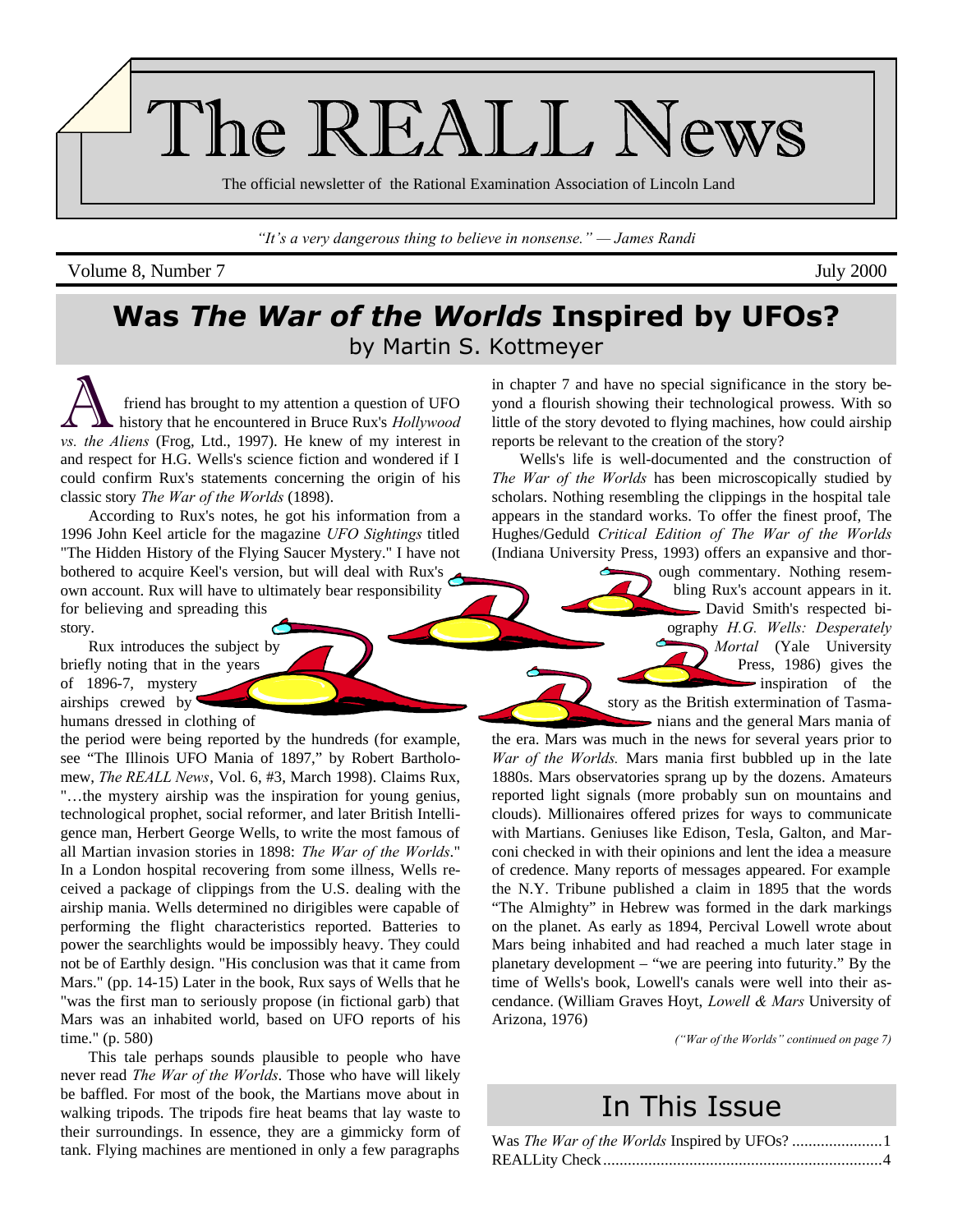## **Purpose**

The Rational Examination Association of Lincoln Land is a non-profit, tax-exempt  $501(c)(3)$  educational and scientific organization. It is dedicated to the development of rational thinking and the application of the scientific method toward claims of the paranormal and fringescience phenomena.

REALL shall conduct research, convene meetings, publish a newsletter, and disseminate information to its members and the general public. Its primary geographic region of coverage is central Illinois.

REALL subscribes to the premise that the scientific method is the most reliable and self-correcting system for obtaining knowledge about the world and universe. REALL does not reject paranormal claims on *a priori* grounds, but rather is committed to objective, though critical, inquiry.

The REALL News is its official newsletter.

**Annual Membership Rates:** Regular, \$20; student, \$15; family, \$30; patron, \$50 or more; subscription only, \$12.

## Board of Directors

| Secretary-Treasurer  Bob Ladendorf |             |
|------------------------------------|-------------|
|                                    |             |
|                                    |             |
|                                    | Clark Olson |
|                                    | Rich Walker |
|                                    |             |

### Editorial Board

Wally Hartshorn David Bloomberg Jim Rosenthal

Unless otherwise stated, permission is granted to other skeptic organizations to reprint articles from The REALL News as long as proper credit is given. REALL also requests that you send copies of your newsletters that reprint our articles to the above address.

The views expressed in these articles are the views of the individual authors and do not necessarily represent the views of REALL.

### REALL Contacts

| Chairman, David Bloombergchairman@reall.org |  |
|---------------------------------------------|--|
|                                             |  |
|                                             |  |

## **From the Editor** Wally Hartshorn

elcome to another issue of The REALL News! Creating this month's issue has been a bit of a challenge for me! My computer had a mental breakdown earlier this month from which it is still recovering. Now my desktop publishing software now informs me that I have not installed the clip art package. (If so, then I want my 600 megabytes of disk back!) Since you're reading this, I guess I finally overcame these difficulties.

This month's issue features a new article from Martin Kottmeyer. It has been quite a long time since we've received anything from Mr. Kottmeyer, so I was quite glad to see this one! (If you want to see the earlier airship article that he mentions, you can find it on our web site.)

Our other feature is another installment of David's popular "REALLity Check" column. David had quite a backlog of items that wouldn't fit in earlier issues, so it was nice to have a chance to get them printed.

By the way, did I mention that I'm engaged?  $\odot$  Dawn and I are to be married in September. I think I'm going to be a bit busy between now and then….Ö

# **A Nod to Our Patrons**

REALL would like to thank our patron members. Through their extra generosity, REALL is able to continue to grow as a force for critical thinking in Central Illinois. To become a patron member of REALL, please use the membership form insert. Patron members are:

**Karen Bartelt,** Washington **David Bloomberg,** Springfield **David Brown,** Danville **Alan Burge,** D.D.S., Morton **Charles Hanson,** Springfield **Wally Hartshorn,** Springfield **Bob Ladendorf,** Springfield **John Lockard, Jr.,** Urbana

**William Loebach,** Streator **David McMaster,** Dawson **Bill Mellon,** Valparaiso, Indiana **James Rosenthal,** Springfield **Doug Smith,** Springfield **Richard Walker,** Springfield **Melanie Wojtulewicz,** Chicago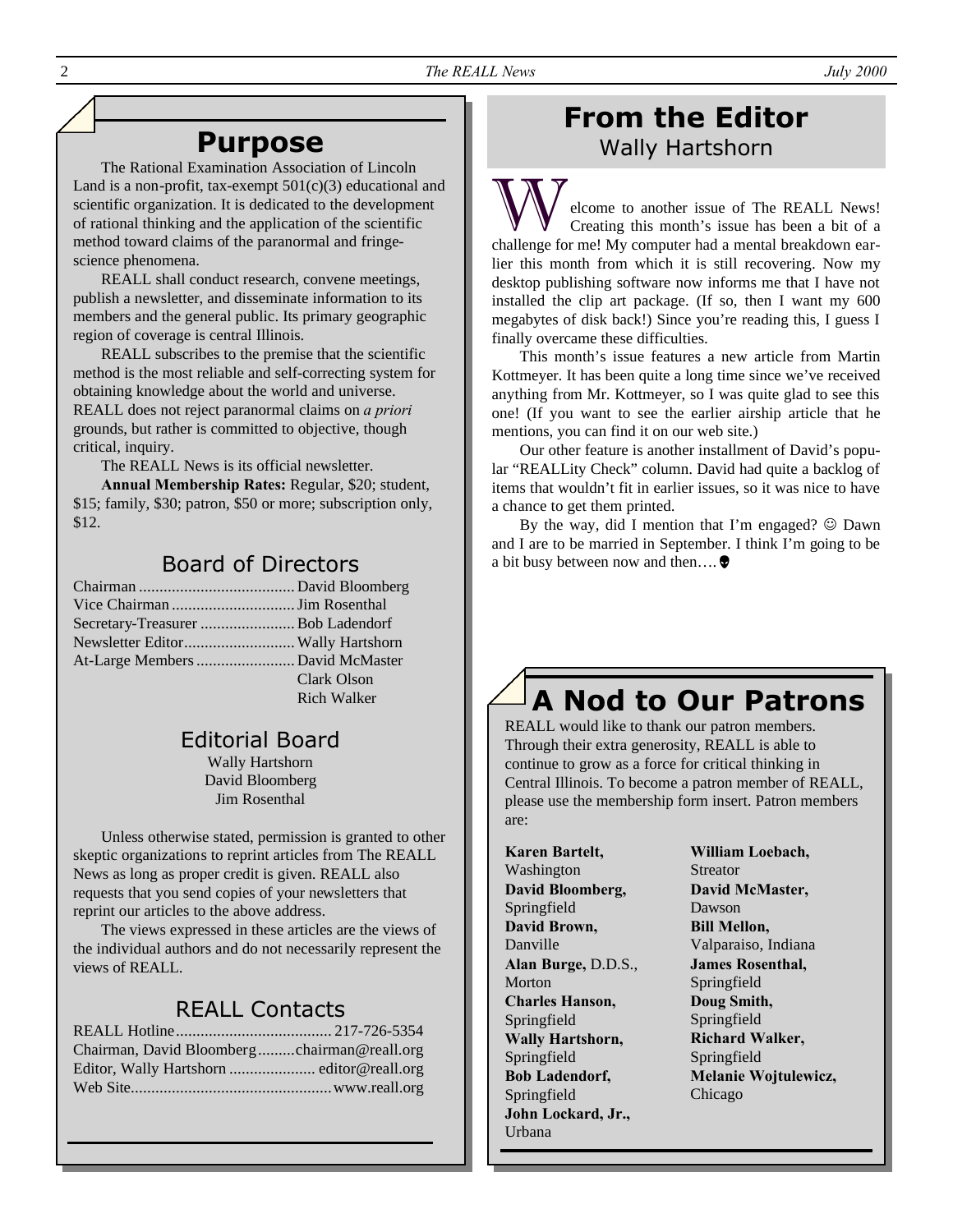## **From the Chairman** David Bloomberg

irst of all, congratulations to Editor Wally and his fiancé, Dawn, on their engagement! I hear they're going to have one of those celebrity weddings where the press is restricted from attending, but I've already rented a helicopter and plan to hire photographers to swoop in and take pictures to sell to the tabloids. You heard it here first.

On a more REALL-related note, the June meeting had a less-than-stellar turnout. It seems to have been a bad weekend all around for people. Plus, it was raining, which probably stunned so many people in Springfield that they just stayed home to watch it.

So, we put off our Second Annual Skeptic Jeopardy game to a rain date. Normally, that would have been July, but the first Tuesday in July is Independence Day. Moving it to a different day has proven difficult, so there will be no July meeting.

Which brings us to:

#### **August Meeting**

Tuesday, August 1, at 7:00 in the Lincoln Library will feature the rain date for our **Skeptic Jeopardy** game. Come join the fun and maybe even learn a thing or two in the process!

#### **REALL Librarian Needed**

As I noted last month, REALL has collected a number of books, magazines, and videotapes. Right now, these are all being stored at my house in a rather unorganized fashion and we are still looking for a volunteer to keep these items in a more organized fashion so other members can borrow them. If you'd like to volunteer, please let me know!

#### **New Board Members!**

With our annual elections, we welcome two new members to the REALL Board of Directors, and say goodbye to a Board member who has been with us since the first Board was elected in June of 1993. Steve Egger has chosen to leave the board as he will be on sabbatical from UIS for the next year. We wish Steve well and hope he comes by to visit. Thanks for your years of service, Steve! All of the other officers stayed in their positions.

Steve's position and the one Board vacancy we had last year are being filled by Rich Walker and Clark Olson. Rich was on our board a couple years ago, and we welcome him back. You can see his introduction in April/May 1998 newsletter (Vol. 6, #4). Below, Clark will introduce himself.

**Clark Olson:** *After receiving degrees in biology from the University of Miami, I, and my family, went to Ethiopia where I taught biology and chemistry to students in public health. Because of political problems (revolution) we had to cut that short by a couple of months and return to the U.S., where I had a research fellowship in toxicology at NC State in Raleigh. After that we moved to Springfield where I have been employed by the Illinois Environmental Protection Agency for many years in water pollution control, and where I work on environmental standards and advise permits personnel.* 

*I have always had an interest in evolution, philosophy of science, science and religion, and comparative religion and cultures, which has grown this past year attending REALL meetings. I'm also an avid birder and have participated in many censuses and banding projects.*

Welcome aboard, Clark! And welcome back, Rich!

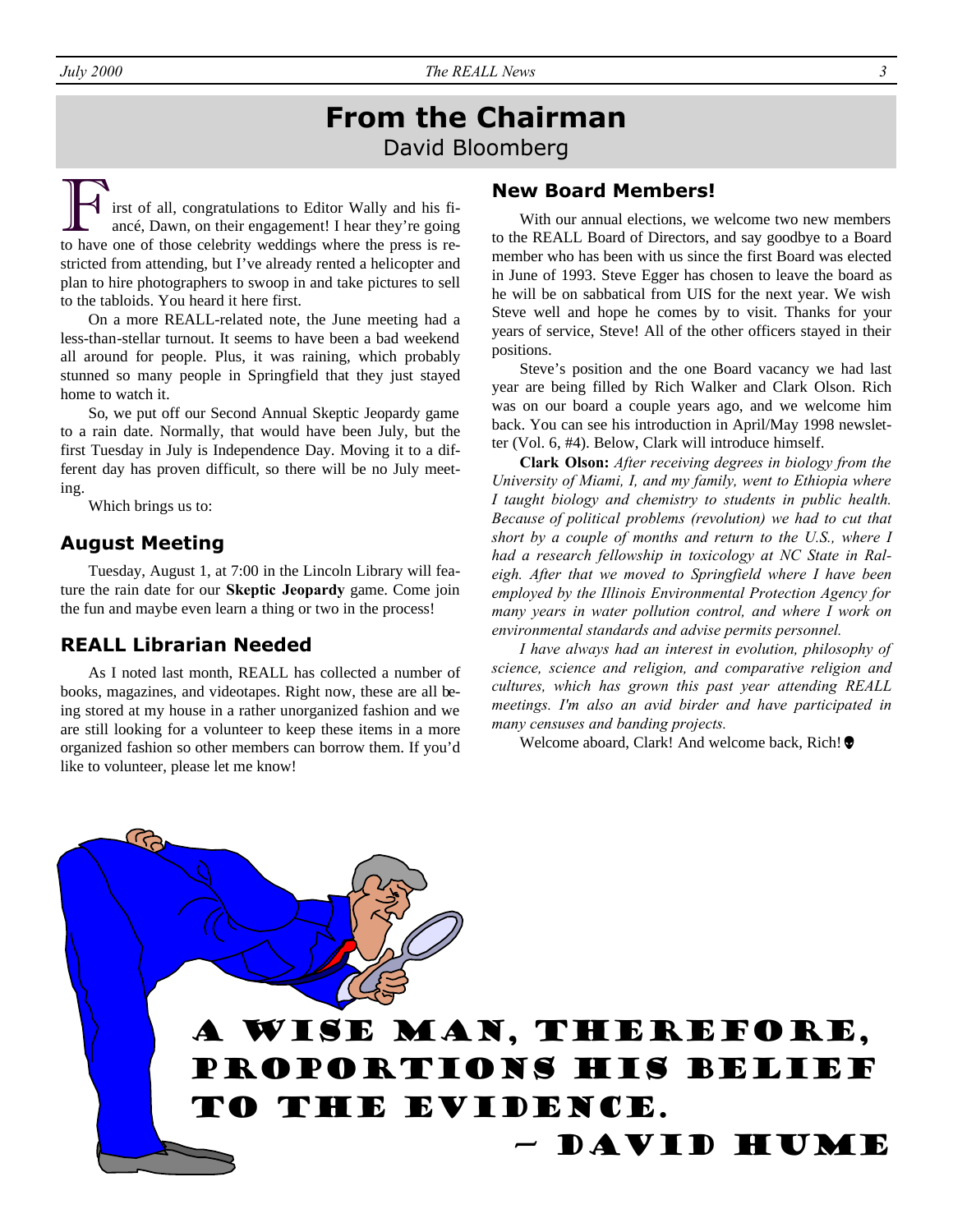4 *The REALL News July 2000*

## **REALLity Check** by David Bloomberg

here to begin? As I noted last month, I have a massive overflow of items for this column. So I guess we'll start with the two that couldn't fit into last issue and move on from there. I'll catch up eventually.

#### **Museum of Falsehoods**

Most museums exist to educate, whether about history or science or whatever. However, *Science* reports that a new museum is being planned to promote miseducation in science, history, and other topics (4/28).

Creationist **Ken Ham** recently received approval to build a complex housing a "creation science" museum in Kentucky. They plan to use materials from a defunct real science exhibit he acquired at auction, but with their own beliefs attached instead of pesky science.

Science reports they will have exhibits on superfast plate tectonics (to "explain" how the Earth is young but the continents have moved around so much), criticism of radiometric dating, etc. They also plan to display some 70 life-sized models of dinosaurs, hoping to draw people in because of public interest in that topic.

One of Ham's explanations shows the circular reasoning he uses. He says that dinosaur fossils show evidence of cancer. Since **Adam** and **Eve** lived less than 7000 years ago, and there was no disease before their fall from grace, so dinosaurs **must** have existed more recently than that! He seems to ignore the fact that the whole Adam and Eve thing is a supposition of his belief system, not actually a basis for doing science. The potential problem is that it may sound good to less knowledgeable museum-goers. If he raises enough money for his "Genesis Park" museum, we can expect to be seeing a lot more of these types of claims parroted by those who don't know better.

#### **No Miracles, Only Death**

*Yahoo! News*, in their "Oddly Enough" section (5/4), had a short article that I think deserved much more attention. It discusses how four Kenyans, including two children, died waiting for evangelist **Benny Hinn** to pray for them and grant them miracle cures. All four had been released from a hospital so they could go to Hinn's revival. Far be it from me to suggest that perhaps they'd have been better off staying where they were. The results certainly couldn't have been worse.

Meanwhile, ten others were seriously injured by falling out of trees they'd climbed to get a better view of Hinn. No word on miracles from Hinn to cure their broken jaws and other injuries.

The article ends by noting that preachers like Hinn, who promise miracles, have become increasingly popular in Kenya because of the failings of real health care there. It seems that skepticism has been overcome by despair in their hopes of finding anything better than what they have now.

#### **It's a very dangerous thing, Part 2**

Three issues ago, I mentioned how **President Mbeki** of South Africa was inviting people who believe that AIDS is not caused by HIV to participate in helping to solve his country's AIDS crisis. Since then, things have only gotten worse. Articles have appeared in the journals *Science* (4/28, 5/19) and Nature (4/27), and even the *Chicago Tribune*, which had two articles (5/5, 5/7) and an editorial (5/23) on the subject.

The *Science* article describes how Mbeki is "publicly flirting with scientifically discredited ideas about the cause of AIDS" and how he is comparing the condemnation he's received for doing so with apartheid, calling it "tyranny" because scientists are pointing out the errors of his way. He went further overboard by writing in a letter to **President Clinton** and the U.N. Secretary General that, "The day may not be far off when we will, once again, see books burnt and their authors immolated by fire by those who believe that they have a duty to conduct a holy crusade against the infidels." I'd say that's just a tad melodramatic.

**Malegapuru William Makgoba**, the first black to head South Africa's Medical Research Council, said, "I think the letter was emotional and irrational. … He displays things he doesn't understand." Makgoba had previously tried to explain to Mbeki that material from the "AIDS dissidents" was "pure rubbish" and noted that, "They never provided any data and, at the same time, they are taking things out of context."

Makgoba also contributed the May 19 article to Science, further expands on those thoughts, saying that "South Africa is rapidly becoming a fertile ground for the types of pseudosciences often embraced by politicians."

*Nature*'s editorial takes the form of an open letter to Mbeki, explaining to him that just because Galileo was a heretic who was persecuted, that doesn't mean "AIDS dissidents" like **Peter Duesberg** are automatically right. It explains that science thrives on heretics, but those heretics must prove themselves. Quite the contrary, these folks have not done that. "Our columns have been – and remain – open to anyone offering evidence [that HIV does not cause AIDS], but on one simple condition: that their evidence passes the same rigorous tests of scientific robustness that are applied to any scientific paper that we receive. So far this has not happened."

The *Tribune*'s article discusses the clash between culture and science, saying that Mbeki is looking at AIDS through the eyes of a man who has suffered through white colonialism and racist policies – he doesn't trust the "establishment." Because the AIDS problem in South Africa is unparalleled in Western countries (one in eight South Africans is HIV-positive), he says that they can't just use Western science is a cookie-cutter approach. But scientists say the AIDS problem in his country is exactly why he shouldn't be taking this approach. One scientist noted, "With 16,000 new infections a day worldwide, a majority in sub-Saharan Africa, we can ill afford to take a step back-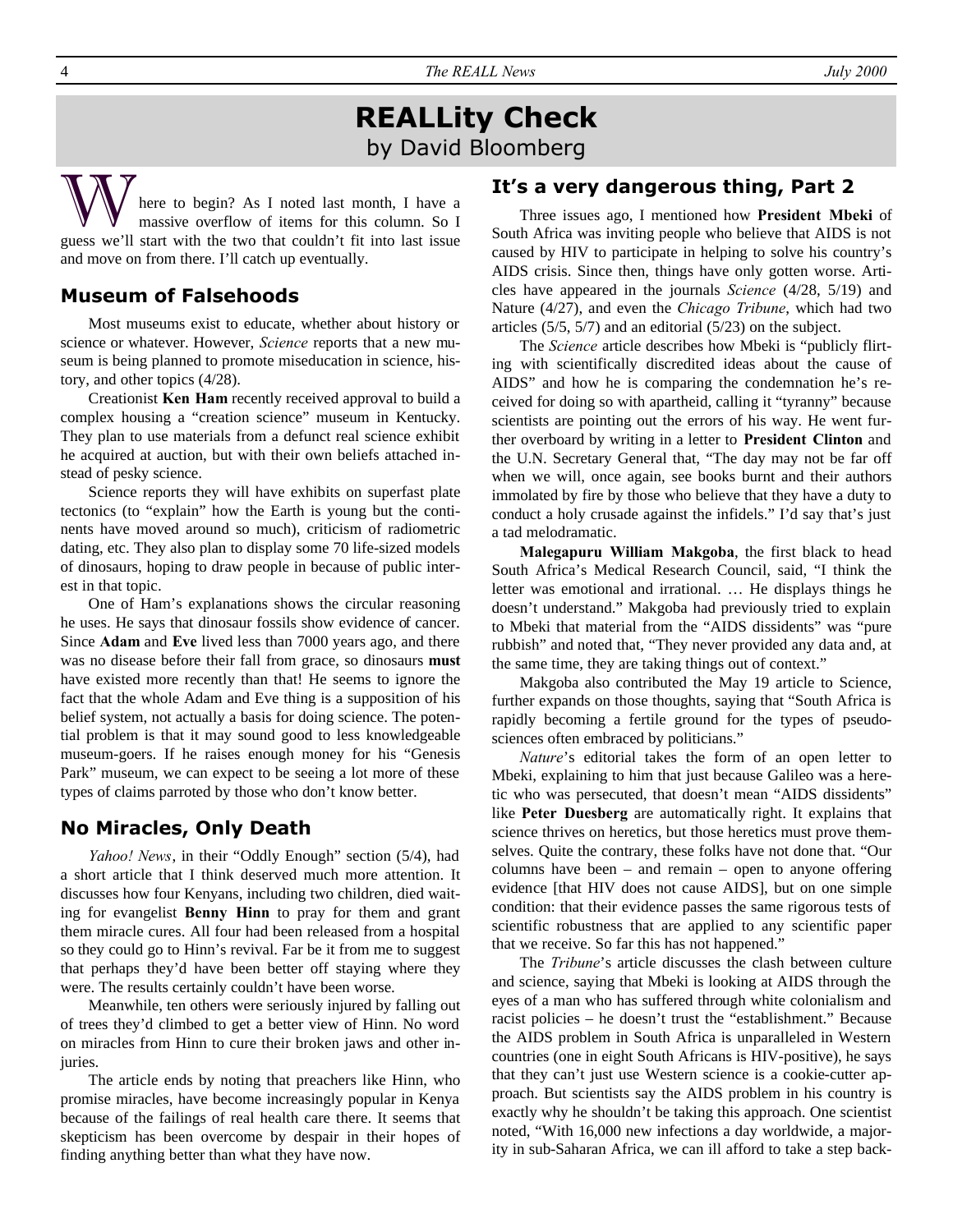wards."

The editorial notes that Mbeki should be focusing on stopping the disease, not wasting time and effort to rehash discussions that have already been decided by the weight of evidence.

This is the worst kind of pseudoscience. It could encourage behavior likely to lead to further infection because people may come to believe that HIV doesn't cause AIDS. The few scientists who are still promoting this nonsense should be ashamed of themselves. Mbeki should be as well.

#### **From Doc to Quack**

It may be appropriate to follow that item with discussion of this article by **Dr. Dean Edell**. I'll discuss more of his stuff below, but this one should stand alone. It's a discussion of how a doctor can become a quack (4/17).

Edell says there can be a number of reasons, such as a midlife crisis, divorce, or other stresses. One study he mentions says over 50% did it after having religious or spiritual experiences. Edell also cites <sup>//</sup> an article from *Nutrition Forum*, which gives the top ten reasons doctors move towards quackery (alas, it's not a funny top ten list). Some of them seem a bit like they're reaching, such as the "boredom" rea- $\triangleright$ son, which says some doctors do it because they switch from the dullness of daily practice to the novelty of pseudoscience. I just don't think that's too big a reason, personally. Some make more sense, such as the pre-existence of a tendency towards the paranormal or superstition or the encroachment of their philosophical or religious beliefs into their practice of medicine. Of course, the "profit motive" is one that is listed, and may indeed be true for too many of these folks, but more importantly is the "prophet motive," which puts the doctors in the mode of being saviors.

One that wasn't listed and that I think is important in a number of cases is the motive of being afraid to be wrong. I happen to believe this is the case with some of the AIDS "dissidents." A doctor or scientist stakes his claim and has it shot down. But he publicly supported this claim and cannot bring himself to back down. I suspect that in many cases, this is going on at the subconscious level – they are not thinking, "Whoops! I've gone too far. Now I'll be branded a fool." They just cannot bring themselves to admit they were wrong, and thus lapse into a mode of thinking similar to the creationists who cannot admit that they are wrong about a literal interpretation of the Bible.

#### **More Dr. Dean**

Speaking of Dr. Dean, I should mention that he has a radio show, does segments for TV news, and also has a website on HealthCentral (www.healthcentral.com). He covers many topics of interest to skeptics, and I encourage interested readers to check out his columns. I have a whole pile of interesting news items from him here, but I can only briefly go over a few more.

One of the strangest New Age health fads is ear candling (or coning), where you stick a candle-containing paper in your ear to "draw out" wax, dirt, bad energy, whatever. They you open the cone to see all the things it pulled out of your ear. Lo and behold, there's wax there! Must work! Well, Edell reported (6/16) on a *Time* magazine article highlighting this practice as a "new" trend. It's not new, and Edell actually has a special report on his website dealing with this silliness. It shows photos of the contents of a cone from a person's ear and compares it to the contents of a cone that was done without being in anybody's ear. Guess what? They were the same. I know it may be hard to believe, but the wax in the cone might just come from the wax candle! Amazing!

Edell frequently discusses alternative medicine claims. One of the biggest recently has been putting magnets in everything to supposedly reduce pain. They've put them in belts, shoe inserts, and even mattresses (Edell reported that the mattress ones may deactivate pacemakers in a 5/17 article)! It doesn't seem to matter that scientific studies haven't held

> up the claims. Well, actually, I guess it does matter somewhere – in Northern California, of all places. Edell reports (6/14) that the district attorneys of Napa County and Sonoma County have been going after companies making bogus health claims about magnets. They got a \$45,000 settlement against two companies who advertised their magnet products with claims like: "magnets help draw pain, swelling, and stiffness out of your body" and "Doctors report: pain sufferers enjoy instant allday relief without the use of drugs!" The companies told the district attorney that they didn't actually

have scientific evidence to back the claims. Whoops! In addition to the fine, the companies are prohibited from making these types of claims in the future. Unfortunately, there are probably a couple hundred others out there like them, including recent magnetic additions to the Dr. Scholl's line and even Florsheim shoes.

Some of the stories Edell reports are a little off the beaten path. For example, he mentions Georgia minister **Jim Peasboro**, who thinks that Satan can possess your computer (6/8) – if it has enough memory, that is. Um, yeah, sure. Edell says, "The notion that evil spirits reside in computers that have sufficient memory seems pretty weird, but Peasboro will probably have a best seller in his upcoming book, 'The Devil in the Machine.'" I can hardly wait for that one!

#### **FTC In Action**

The Federal Trade Commission (FTC) has been busy lately in tackling false health claims. Dr. Dean Edell reports (5/15) that the FTC cited two manufacturers of "dietary supplements" for claiming their products could treat or cure Attention Deficit Disorder. These companies are now barred from making those claims.

In another case posted on the Quackwatch website (release date 4/26), the makers of "The Enforma System" settled an FTC charge for deceptive advertising, requiring them to pay out \$10 million! Claims such as, "With Enforma, you can eat what you want and never, ever, ever have to diet again" were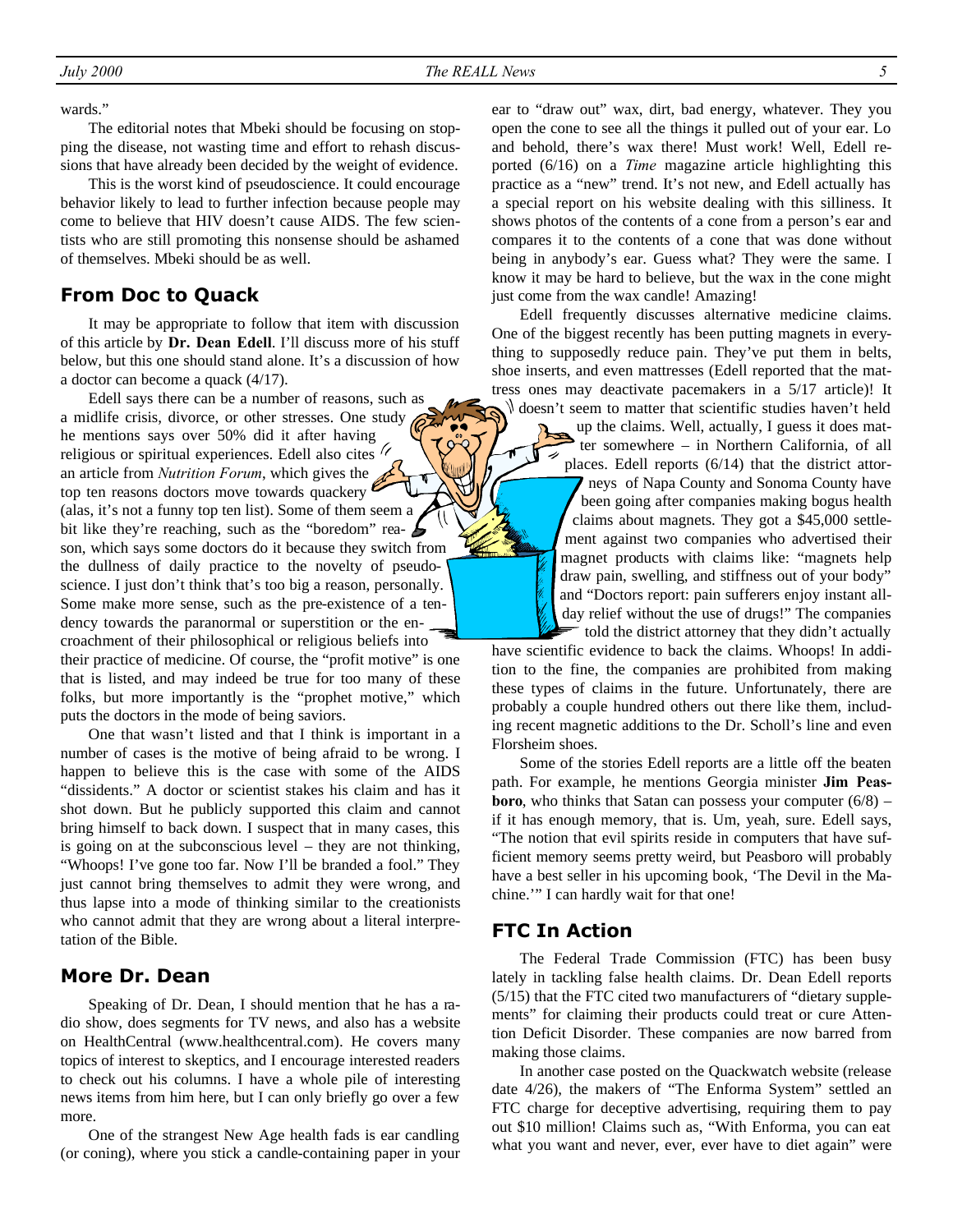said to be false.

Three internet companies offering various cure-alls also settled FTC charges and agreed to repay their customers, according to articles on CNN Interactive and CBS HealthWatch (both 4/6). The CNN article quoted the director of the FTC's Bureau of Consumer Protection as saying, "The promotions for these supplements as 'miracle' cures are really reprehensible because they target people who have very serious, if not lifethreatening, health conditions."

One of the three companies sold an herbal tea, Essiac, claiming it cured cancer, diabetes, AIDS, etc. A linked article on CBS HealthWatch discusses the claims for Essiac Tea, and basically repeats that while there isn't any good evidence that it can cure cancer, it's not going to hurt you either. Well, that depends. If people think it *can* cure cancer and thus drink some tea instead of getting proper treatment, I'd say that it would hurt!

#### **Not So Healthy, Part 4**

It seems that almost every week, there's another study that shows how the wonderful herbs and supplements that are supposed to help without side effects aren't quite so harmless. I've been over a number of them already in the first three installments of the "Not So Healthy" segment within this column, but there are still more.

For example, I'd already described some of the problems being encountered with St. John's wort, such as interfering with AIDS drugs, anti-rejection medicine for transplant patients, and anesthesia, but here's a new one: MSNBC reported (May) on a study showing that it also may weaken the effectiveness of birth control pills.

MSNBC also reported (3/16) that "increasing numbers of Americans are falling seriously ill or even dying after taking dietary supplements that promise everything from extra energy to sounder sleep." Among the information in this article (some of which has been mentioned here before), they note that poison control centers across the country have been reporting adverse reactions to ginseng, St. John's wort, ephedra, melatonin, and others. In one particularly heinous case, a woman gave her 18-month-old child eucalyptus oil because a store clerk told her it was good for fever. The child almost died and ended up suffering permanent neurological damage.

*U.S. News & World Report* had an article showing a chart of "Dangerous potions" (5/1). Among the drug interactions listed were licorice (the herb, not the candy), which is supposed to help upset stomach and ulcers, but which can interact with heart and blood pressure medications and make it more difficult for the heart to contract. Ma Huang, which is used as a stimulant, may reduce the effectiveness of blood pressure medications. Mate and Guarana, herbs that are supposed to help weight loss, may slow the body's ability to get rid of clozapine, a drug used to treat schizophrenia. If taken together, the clozapine may build up in the body and kill bone marrow. Shankapulshpi, which is supposed to treat epileptic seizures, has the ironic effect of reducing the levels of anti-seizure medicine Dilantin, which could lead to more seizures.

Several news agencies, including the *Chicago Tribune* in a *New York Times* News Service article (6/8), reported on a Chinese herb, Aristolochia fangchi, that is supposed to help weight loss, but actually is linked to kidney failure and now urinary tract cancer. This one is bad enough that the FDA can act, because the supplement has been proven dangerous. They will be banning import of herb.

As if all of these things weren't bad enough, HealthCentral reported (5/16) that there was also a recent study on St. John's wort showing that it is no better than a placebo in treating major depression. Also, U.S. News & World Report had an article  $(5/22)$  about vitamin E not living up to claims of helping to speed healing and minimizing scars when used in a cream to put on injuries. Not only does it show no effect, it can even cause allergic reactions similar to poison ivy in some cases!

#### **Only in Illinois**

Well, here's something I'd rather our state wasn't the first one to do – HMO Illinois (run by Blue Cross and Blue Shield of Illinois) has contracted with Alternative Medicine Inc. (AMI) to allow chiropractors as primary care physicians – a first in the country, according to an article from WebMD  $(11/15/99 - I$  just found out about it).

Yes, that's right, chiropractors. According to HMO Illinois, these chiropractors have to go through the same credentialing process as real doctors, but the article notes that "Illinois has one of the more liberal licensing laws for chiropractic physicians." Indeed, I have to wonder – if they supposedly get the same training as real doctors, why didn't they become, well, doctors? They can't write prescriptions, but are supposedly "specially trained" to know when to call in a doctor to prescribe antibiotics or to refer to a specialist doctor. So why not just use a real doctor then? I guess I must be missing something here…

#### **Where'd They Go?**

Speaking of chiropractors, Dr. Dean Edell (yes, him again) had an article (5/11) about the chiropractors who still insist that vaccination is evil. I should note first that, as Edell says, "Most chiropractors no longer believe this," but some do, and others, non-chiros, do as well.

Edell asks these folks in the article's title: "If vaccines are so bad, where did the infectious diseases go?" He cites numbers from the Centers for Disease Control: Over 16,000 cases of paralytic polio annually prior to 1955, which is when a vaccine became available. 1998 had zero. 503,000 cases of measles annually before its vaccine. 89 now. 152,000 annual cases of mumps before. 606 now. 48,000 annual cases of rubella before. 345 now. 20,000 annual cases of influenza type B before. 54 now.

So where did all of these go? Where is smallpox and diphtheria? The answer, of course, is that vaccination programs have virtually eliminated them. I wonder how that could have happened….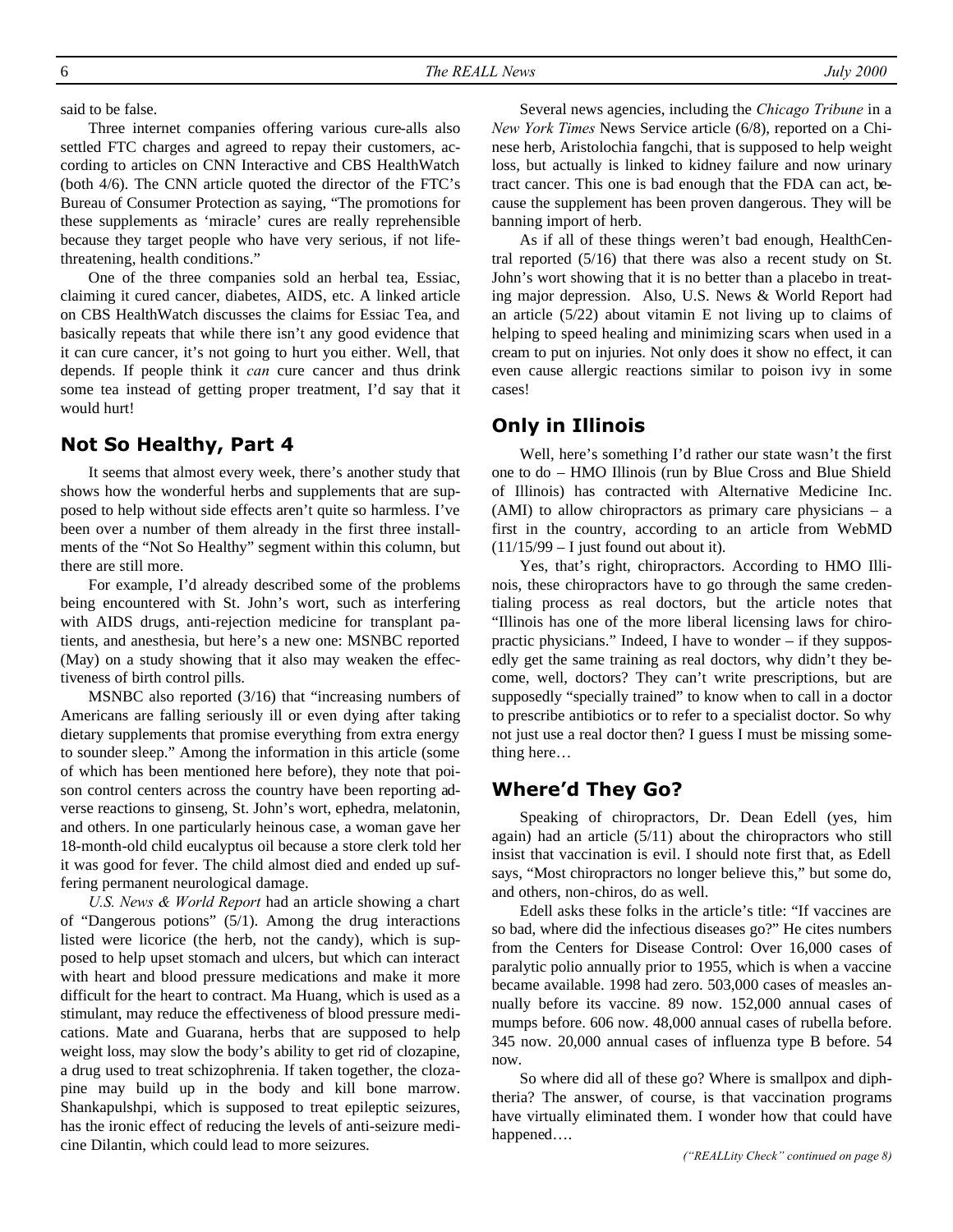Composition of *The War of the Worlds* began in late summer 1895 when Wells lived in Surrey, not London. This is obviously rather too early for the U.S. airship mystery be an inspiration. There is no mention of any illness or hospitalization around 1895. Wells was ill years earlier in 1888 and read many books, but his biographer says nothing of airship clippings. There is no talk of hospitalization, even at this date, despite his spitting up blood.

The talk of unusual flight characteristics seems more like contemporary UFO rhetoric than what bothered people during the American airship craze. It didn't seem a dominant issue in the accounts I've seen. People were surprised airships existed at all rather than whether they flew oddly. They wanted to know who had invented them. Who was flying the airships? (Neeley, Robert B. *UFOs of 1896/1897: The Airship Wave* FFUFOR, undated)

There may be some plausibility that some skepticism existed about searchlight power. In 1883, Tissander failed to make a steerable dirigible fly with 440 pounds of batteries. In 1884, D.C. Krebs flew a dirigible with 210 pounds of batteries, but only about 12 miles. Whether such things would bother a forward-looking man like Wells enough to fall into Martian mysticism seems a stretch. Perhaps irrelevantly, in his 1897 novel *When the Sleeper Wakes*, Wells talks of future men building a 600 foot long craft that can travel at 90 miles per hour and carry 200 tons of weight. (Beril Becker, *Dreams and Realities of the Conquest of the Skies*, Atheneum, 1967, pp. 101, 129)

Rux's final statement is especially easy to refute since the evidence against it is so plentiful. Wells was far from the first fiction writer to populate Mars with life. "Interplanetaries" were a growing body of fiction in the mid-1880s and Wells's story appears just as the form was peaking. (George Locke *Voyages in Space: A Bibliography of Interplanetary Fiction: 1801-1914* Ferret Fantasy, 1975) Henre de Parville's *Un habitant de la planete Mars* (Paris, 1865) involves the discovery of a meteorite bearing the fossil of an anthropomorphous Martian. Mars is an older world with an older race. Though the Martians should thus be superior, they turn out to be futuristically over-perfected and inferior to us. "Life is swifter and a being is less capable of being perfected." (Guthke, Karl *The Last Frontier* p. 371.)

More Mars fiction slowly followed. Percy Greg's *Across the Zodiac* (1880) has a Mars where the material side of life has been perfected. Unfortunately this did not guarantee that people would be happy. Robert Cromie's *A Plunge Into Space* (1890) has Mars an old world, worn and aged, where evolution has run its course. Feelings and passion has dwindled to nothing, leaving "purely intellectual beings" that amounted to "coldly calculating scientific animals."

Camille Flammarion's *Urania* (1890) more optimistically presents a eulogy for progress in his vision of Mars. "May we not comfort ourselves with the hope that physical and moral beauty will go on perfecting themselves more and more as they have done hitherto, and that intelligence will enlighten itself progressively." His Martians live only for and by the mind. Their bodies are at once delicate and strong. Delicacy of sensation decides everything. "Passions are not the same there. Murder is unknown. Humanity, being without material needs, has never lived there, even in the primitive ages, in the barbarity of rapine and war. The ideas and feelings of the inhabitants of Mars are of an entirely intellectual nature." Emotionless aliens obviously have a lengthy pedigree. These notions reflect Flammarion's serious speculations. He believed the evidence of a network of waterways testified the planet was a seat of vitality. "The world of Mars is older than ours and mankind there will be more advanced and wiser. No doubt it is the work and noise of peace that for centuries has animated this neighboring home."

Gustavus Pope's *Journey to Mars* (1894) describes a technologically advanced civilization. The canals are actually linear cities built for protection against constant meteor bombardment. The moons are about to fall and some Martians plan to colonize Earth. George du Maurier's *The Martian* (1896) portrays a Mars that is physically inhospitable. It is "far advanced in its decadence and within measurable distance of its unfitness for life of any kind." Kurd Lasswitz's *Auf zwei Planeten* (1897) portrays Martians centuries ahead of us. They are united by the hostility of their aging planet as the atmosphere thins and the water supply diminishes. The Martians are physically identical to us save for brighter eyes that flash moral and intellectual superiority. They are culture-bearers who wish to enlighten us.

It has been claimed that maybe a dozen or more Martian romances appeared in the 1880s and 1890s incorporating this idea that Mars was an older world whose civilization surpassed Earth's (Hillegas, Mark "Victorian Extraterrestrials" in Buckley, Jerome H., ed. *The Worlds of Victorian Fiction* Harvard U. Press, 1975. & Hillegas, Mark R. "The First Invasion of Mars," *Michigan Alumnus Quarterly, 66,* Winter 1960, pp. 107-12.)

Conclusion: Rux's tale about Wells is nonsense in every detail. *The War of the Worlds* was not inspired by UFOs.Ö